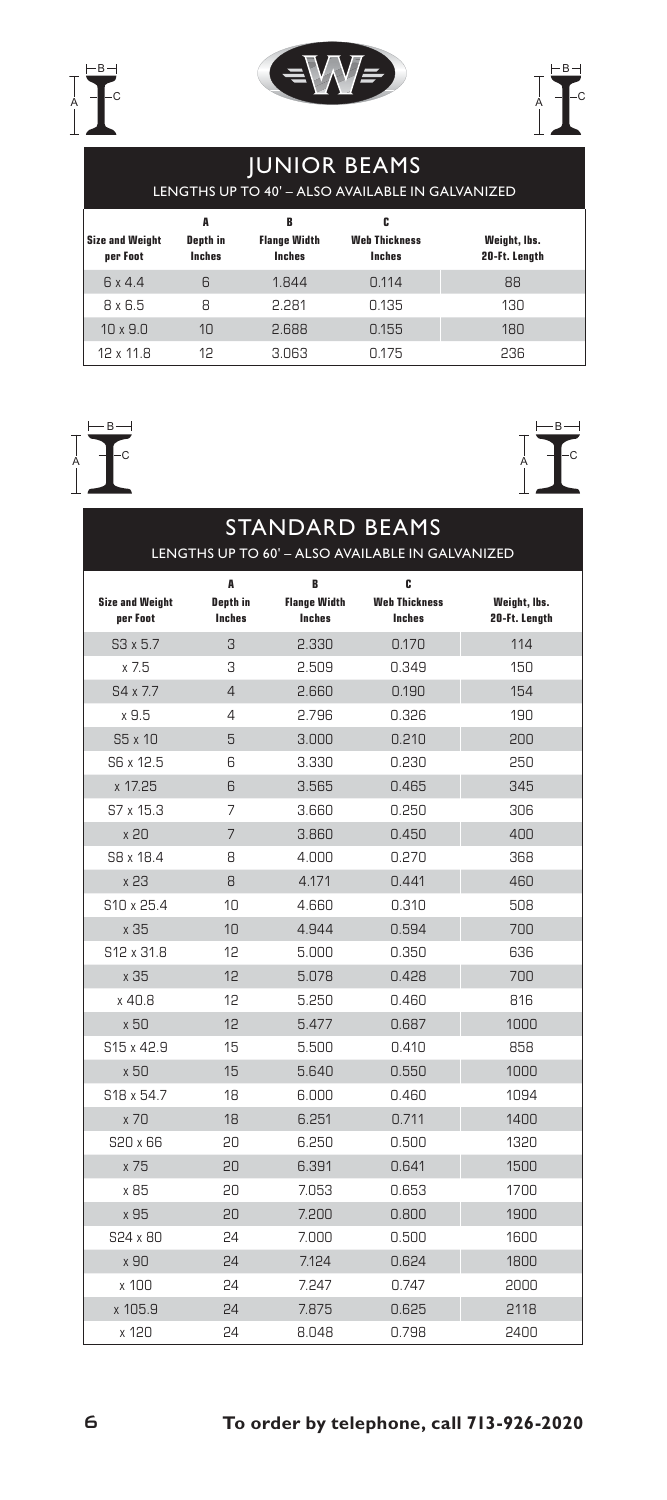





## Wide Flange Beams lengths up to 60' – Also available in Galvanized **A B C D Size and Weight per Foot Depth in Inches Flange Width Inches Flange Thickness Inches Web Thickness Inch** W4 x 13 4.16 4.060 0.345 0.280 W5 x 16 5.01 5.000 0.360 0.240 x 19 5.15 5.030 0.430 0.270 W6 x 9 5.90 3.940 0.215 0.170 x 12 6.03 4.000 0.280 0.230 x 15 5.99 5.990 0.260 0.230 x 16 6.28 4.030 0.405 0.260 x 20 6.20 6.020 0.365 0.260 x 25 6.38 6.080 0.455 0.320 W8 x 10 7.89 3.940 0.205 0.170 x 13 7.99 4.000 0.255 0.230 x 15 8.11 4.015 0.315 0.245 x 18 8.14 5.250 0.330 0.230 x 21 8.28 5.270 0.400 0.250 x 24 7.93 6.495 0.400 0.245 x 28 8.06 6.535 0.465 0.285 x 31 8.00 7.995 0.435 0.285 x 35 8.12 8.020 0.495 0.310 x 40 8.25 8.070 0.560 0.360 x 48 8.50 8.110 0.685 0.400 x 58 8.75 8.220 0.810 0.510 x 67 9.00 8.280 0.935 0.570 W10 x 12 9.87 3.960 0.210 0.190 x 15 9.99 4.000 0.270 0.230 x 17 10.11 4.010 0.330 0.240 x 19 10.24 4.020 0.395 0.250 x 22 10.17 5.750 0.360 0.240 x 26 10.33 5.770 0.440 0.260 x 30 10.47 5.810 0.510 0.300 x 33 9.73 7.960 0.435 0.290 x 39 9.92 7.985 0.530 0.315 x 45 10.10 8.020 0.620 0.350 x 49 9.98 10.000 0.560 0.340 x 54 10.09 10.030 0.615 0.370 x 60 10.22 10.080 0.680 0.420 x 68 10.40 10.130 0.770 0.470 x 77 10.60 10.190 0.870 0.530 x 88 10.84 10.265 0.990 0.605 x 100 11.10 10.340 1.120 0.680 x 112 11.36 10.415 1.250 0.755 W12 x 14 11.91 3.970 0.225 0.200 x 16 11.99 3.990 0.265 0.220 x 19 12.16 4.005 0.350 0.235 x 22 12.31 4.030 0.425 0.260 x 26 12.22 6.490 0.380 0.230 x 30 12.34 6.520 0.440 0.260 x 35 12.50 6.560 0.520 0.300 x 40 11.91 8.005 0.515 0.295 x 45 12.06 8.045 0.575 0.335 x 50 12.19 8.080 0.640 0.370 x 53 12.06 9.995 0.575 0.345 x 58 12.19 10.010 0.640 0.360 x 65 12.12 12.000 0.605 0.390 x 72 12.25 12.040 0.670 0.430

OTHER SIZES OF BEAMS ARE PRODUCED – PLEASE INQUIRE FOR MORE INFORMATION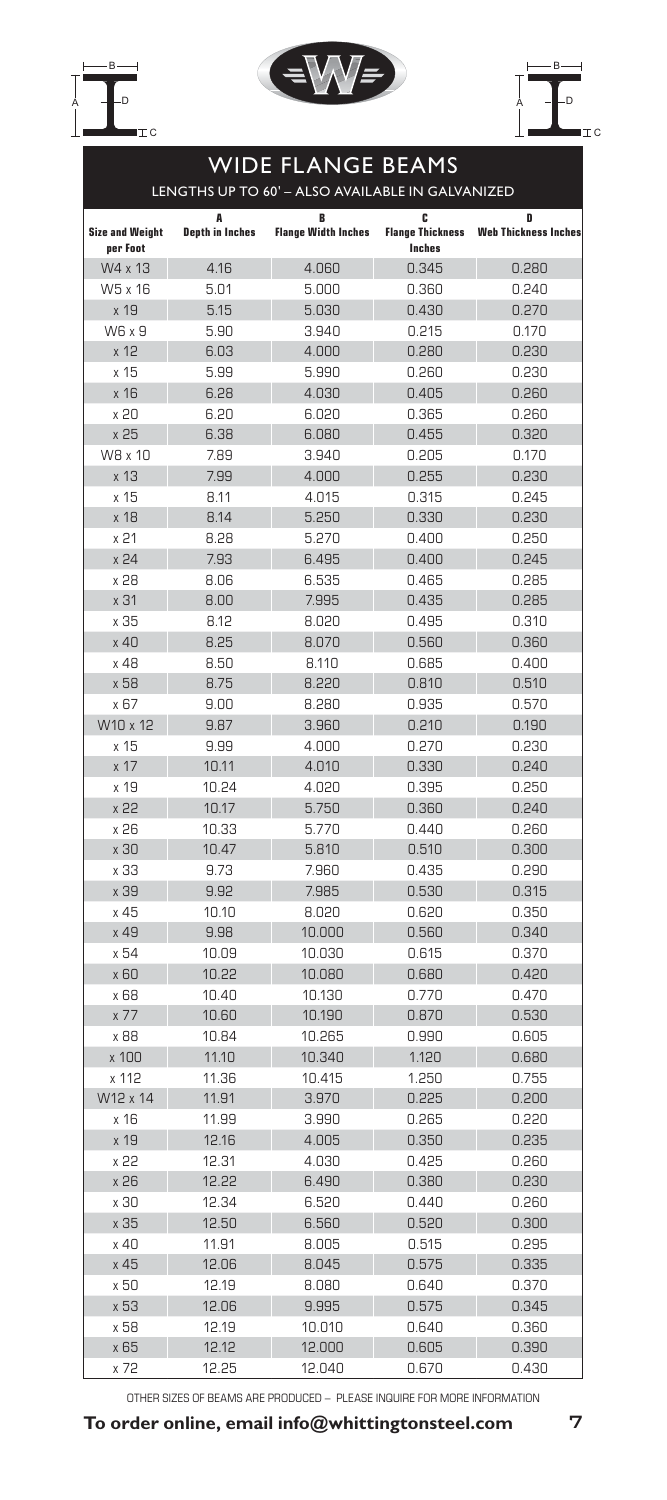





## Wide Flange Beams lengths up to 60' – Also available in Galvanized **A B C D Size and Weight per Foot Depth in Inches Flange Width Inches Flange Thickness Inches Web Thickness Inches** W12x 79 12.38 12.080 0.735 0.470 x 87 12.53 12.125 0.810 0.515 x 96 12.71 12.160 0.900 0.550 x 106 12.89 12.220 0.990 0.610 x 120 13.12 12.320 1.105 0.710 x 136 13.41 12.400 1.250 0.790 x 152 13.71 12.480 1.400 0.870 x 170 14.03 12.570 1.560 0.960 x 190 14.38 12.670 1.735 1.060 W14 x 22 13.74 5.000 0.335 0.230 x 26 13.91 5.025 0.420 0.255 x 30 13.84 6.730 0.385 0.270 x 34 13.98 6.745 0.455 0.285 x 38 14.10 6.770 0.515 0.310 x 43 13.66 7.995 0.530 0.305 x 48 13.79 8.030 0.595 0.340 x 53 13.92 8.060 0.660 0.370 x 61 13.89 9.995 0.645 0.375 x 68 14.04 10.035 0.720 0.415 x 74 14.17 10.070 0.785 0.450 x 82 14.31 10.130 0.855 0.510 x 90 14.02 14.520 0.710 0.440 x 99 14.16 14.565 0.780 0.485 x 109 14.32 14.605 0.860 0.525 x 120 14.48 14.670 0.940 0.590 x 132 14.66 14.725 1.030 0.645 W16 x 26 15.69 5.500 0.345 0.250 x 31 15.88 5.525 0.440 0.275 x 36 15.86 6.985 0.430 0.295 x 40 16.01 6.995 0.505 0.305 x 45 16.13 7.035 0.565 0.345 x 50 16.26 7.070 0.630 0.380 x 57 16.43 7.120 0.715 0.430 x 67 16.33 10.235 0.665 0.395 x 77 16.52 10.295 0.760 0.455 x 89 16.75 10.365 0.875 0.525 x 100 16.97 10.425 0.985 0.585 W18 x 35 17.70 6.000 0.425 0.300 x 40 17.90 6.015 0.525 0.315 x 46 18.06 6.060 0.605 0.360 x 50 17.99 7.495 0.570 0.355 x 55 18.11 7.530 0.630 0.390 x 60 18.24 7.555 0.695 0.415 x 65 18.35 7.590 0.750 0.450 x 71 18.47 7.635 0.810 0.495 x 76 18.21 11.035 0.680 0.425 x 86 18.39 11.090 0.770 0.480 x 97 18.59 11.145 0.870 0.535 x 106 18.73 11.200 0.940 0.590 x 119 18.97 11.265 1.060 0.655 W21 x 44 20.66 6.500 0.450 0.350 x 50 20.83 6.530 0.535 0.380 x 57 21.06 6.555 0.650 0.405 x 62 20.99 8.240 0.615 0.400

OTHER SIZES OF BEAMS ARE PRODUCED – PLEASE INQUIRE FOR MORE INFORMATION